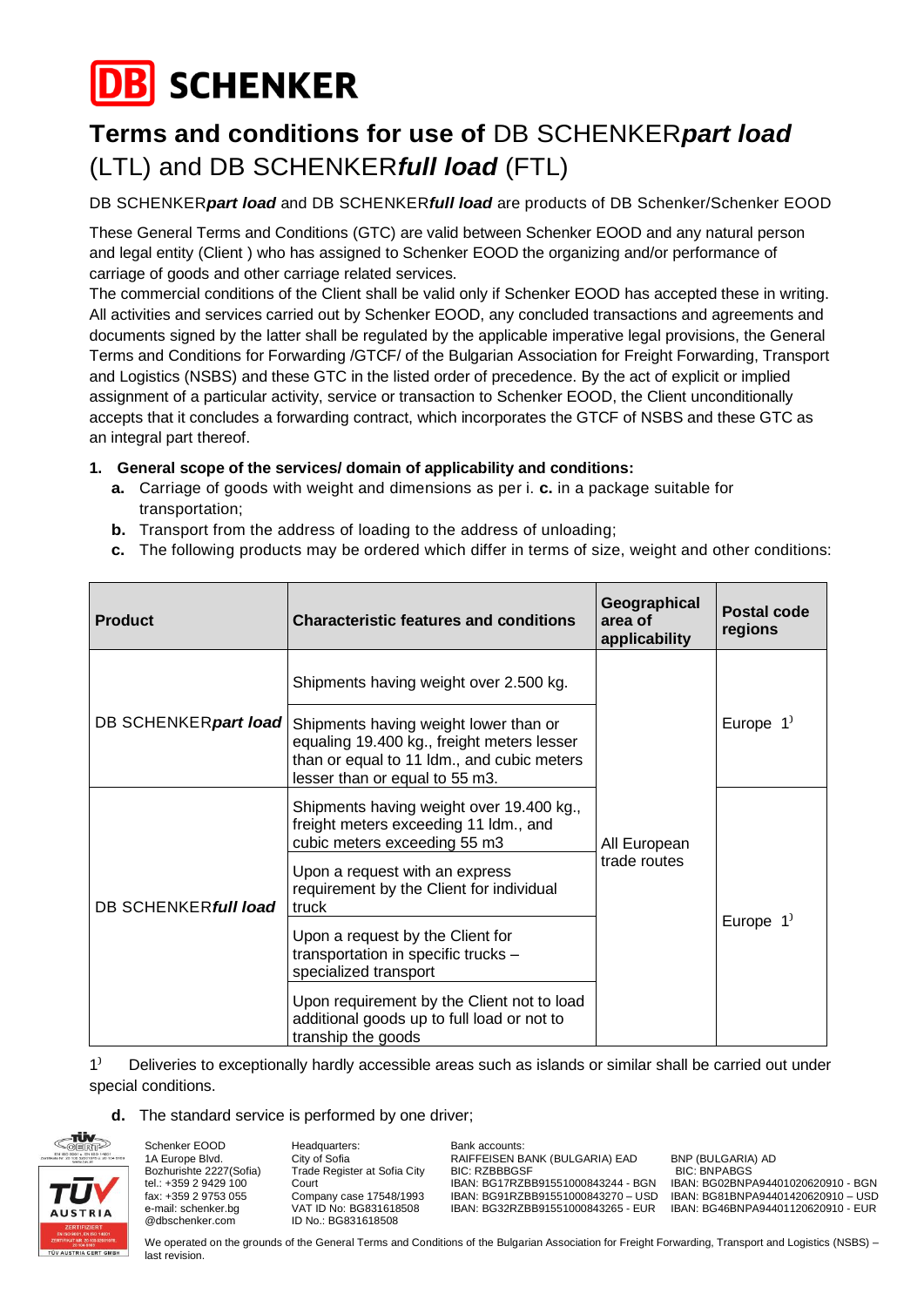

- **e.** Standard means for cargo securing one securing element per each linear meter;
- **f.** The last decision upon transport planning is always a right of DB SCHENKER, as the defining of the options for the various products shall be of informative nature only intended solely for the customers of DB SCHENKER.
- **g.** The standard services for LTL and FTL do not guarantee the performance as per the requested dates and times. External factors and/ or the lack of freight capacity may entail the need to reschedule the transport performance for a date other than the one initially ordered by the client. Clients shall always be notified on time by the servicing office on any possible changes.
- **h.** Incomplete client order may lead to transport rejection or delays;

# **2. Exceptions.**

## **2.1. Exceptions from the standard service and conditions:**

- **a.** Request by the Client not to transship the goods;
- **b.** Request by the Client not to load any accompanying goods;
- **c.** In the event of valuable freight at a value equal to or exceeding EUR 100 000, a notification in writing is required at le ast 72 hours before the planned loading;
- **d.** Unpacked goods. Any requests for carriage of unpacked goods\* are possible by request to the local offices of DB SCHENKER, via special direct transport and with a sufficiently high coverage of the transport insurance \*;
- **e.** Any client requests for transit time (shorter or longer), differing from the average one that is set as standard in the published online \*\* transport plans, shall be excluded. Upon particular request on the part of the client, a special solution shall be arranged by the DB SCHENKER office in charge.\*;
- **f.** Large-size shipments, which cannot be loaded/ unloaded by industrial trucks and necessitate the need for using other load-lifting machinery, shall be carried out under additional special conditions\*;
- **g.** Any port loads shall be processed under additional special conditions\*;
- **h.** Any dangerous goods as per the classification of ADR /European Agreement concerning the International Carriage of Dangerous Goods by Road/or IMCO (see also i. 7) especially for classes with restrictions for transport within the system of DB Schenker /class 1 and 7/;
- **i.** Loads requiring carriage subject to certain temperature regime;
- **j.** Furniture upon relocations, personal belongings;
- **k.** Foods, waste and other goods subject to special control;
- **l.** Unpacked plants and perishable goods;
- **m.** Shipments paid on delivery, cod/cad;
- **n.** Exchange of pallets;
- **o.** Loads requiring neutralization of documents concerning change of ownership;

*\*may entail special transport solution with pricing other than the standard one \*\* eSchenker link for access and registration: https://eschenker.dbschenker.com*

#### **2.2. Exceptions from service:**

- **a.** Exceptions based on local legislation and the General Terms and Conditions for Forwarding of NSBS;
- **b.** Arms, ammunition and military materials, subject to the legal restrictions;
- **c.** Explosives and nuclear loads;
- **d.** Tobacco, tobacco products and excise goods;
- **e.** Live animals;
- **f.** Certain cases of exclusion (schedule of DB SCHENKER at: [www.dbschenker.com/de\)](http://www.dbschenker.com/de);

When the contents of the freight falls within any of the prohibitions under i. 2, DB SCHENKER shall not be held liable.

#### **3. Prices and tariffs:**

**a.** The respective current arrangement with the competent subsidiary of DB SCHENKER shall be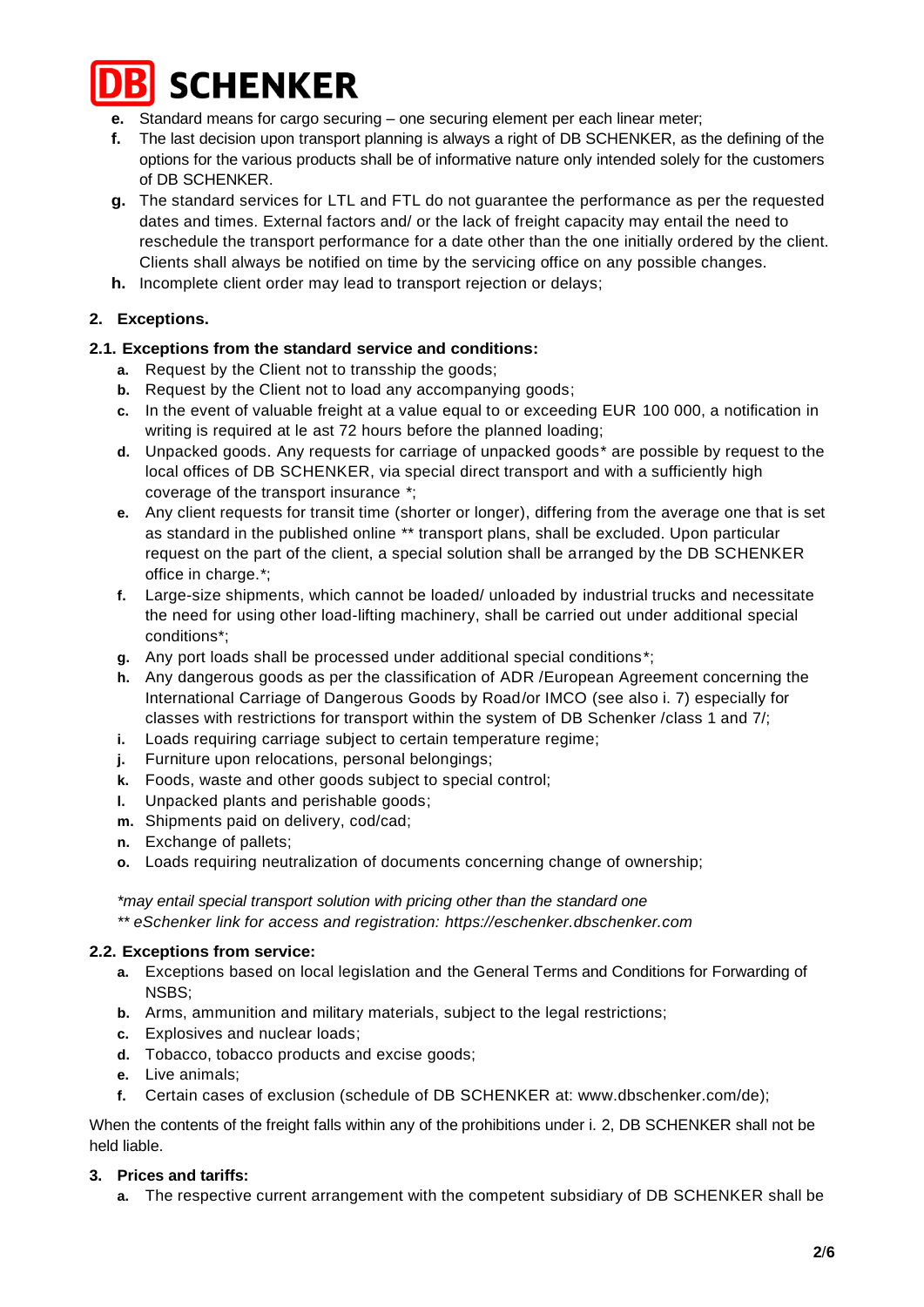

effective in respect of the product options of DB SCHENKER*part load* and DB SCHENKER*full load*;

- **b.** If not agreed otherwise, the total tariff shall refer to carriage to the consignee, ex ramp;
- **c.** Tariff weight is the greater of either gross or volume. The volume is calculated: 1 m3 = 250 kg, 1 load meter =  $1500$  kg;
- **d.** Prices are exclusive duty-related fees, exclusive of duties, exclusive of VAT on import and any other public state receivables as well as exclusive of any additional charges specified in GTC;
- **e.** The insurance premium shall be agreed as per the Subscription Policy of Schenker EOOD for standard freights. A premium for second-hand goods, works of art, personal belongings and other non-standard goods according to i. 2.1., is subject to additional agreement;

## **4. Offsetting and right to retain payments.**

The Client is not entitled to offsetting and retaining any payments if its claims are not legally established, not recognized or if these are a subject of a dispute and are not subject to enforcement.

## **5. Obligations of the parties.**

# **a. Assignment of the order**

The order assignment shall be made in writing and/or by way of electronic request and shall be submitted 2 days before the delivery of the freight at DB SCHENKER, unless agreed otherwise. Upon withdrawal of the order on the date requested for loading, the Client shall owe a default penalty in the amount of 10% of the freight costs, unless agreed otherwise.

The request shall contain all conditions necessary for performance of the carriage, including the selection of the desired product:

- 1) Name and address of the consignor and of the consignee;
- 2) Street, number of the building, destination country (ISO code), postal code, town/city excluding any post box addresses;
- 3) Pickup and delivery address (if the consignor and the consignee are different persons);
- 4) Number and type of parcels, contents, weight, dimensions and data about the volume, marks and symbols;
- 5) Nature of the freight;
- 6) Full data in the event of dangerous goods under ADR (see also i. **7. c.**);
- 7) Data about customs clearance and enclosed customs documents;
- 8) Delivery terms (as per Incoterms 2010);
- 9) Clear signage of the subject product and of nay possible product options and additional services;
- 10) In the event of preliminary notification of the delivery and delivery time subject to agreeing, contact data of the consignee (name, telephone and e-mail);
- 11) Willingness to conclude cargo insurance as per GTC at Insurance Company Uniqa AD and the invoice value of the freight being carried;

## **b. Acceptance of the freight for carriage:**

- 1) The driver provides the waybill, and the consignor has to fill in the fields in accordance with the Applicable Regular Rules and return it to the driver signed and stamped by the consignor.
- 2) The freight acceptance at the office of DB SCHENKER shall be effected on business days- from Monday to Friday from 09:00h to 17:00h, as extended periods for acceptance shall be allowed only subject to prior arrangement.
- 3) In the event that the pickup of the consignment is to be completed on the part of DB SCHENKER at the consignor, the periods for picking up shall be agreed additionally for the nearest office of DB SCHENKER. Upon arrival of the carriage vehicle at the consignor, the freight shall be ready for picking up. The waiting period of the vehicle at the loading address depends on the product: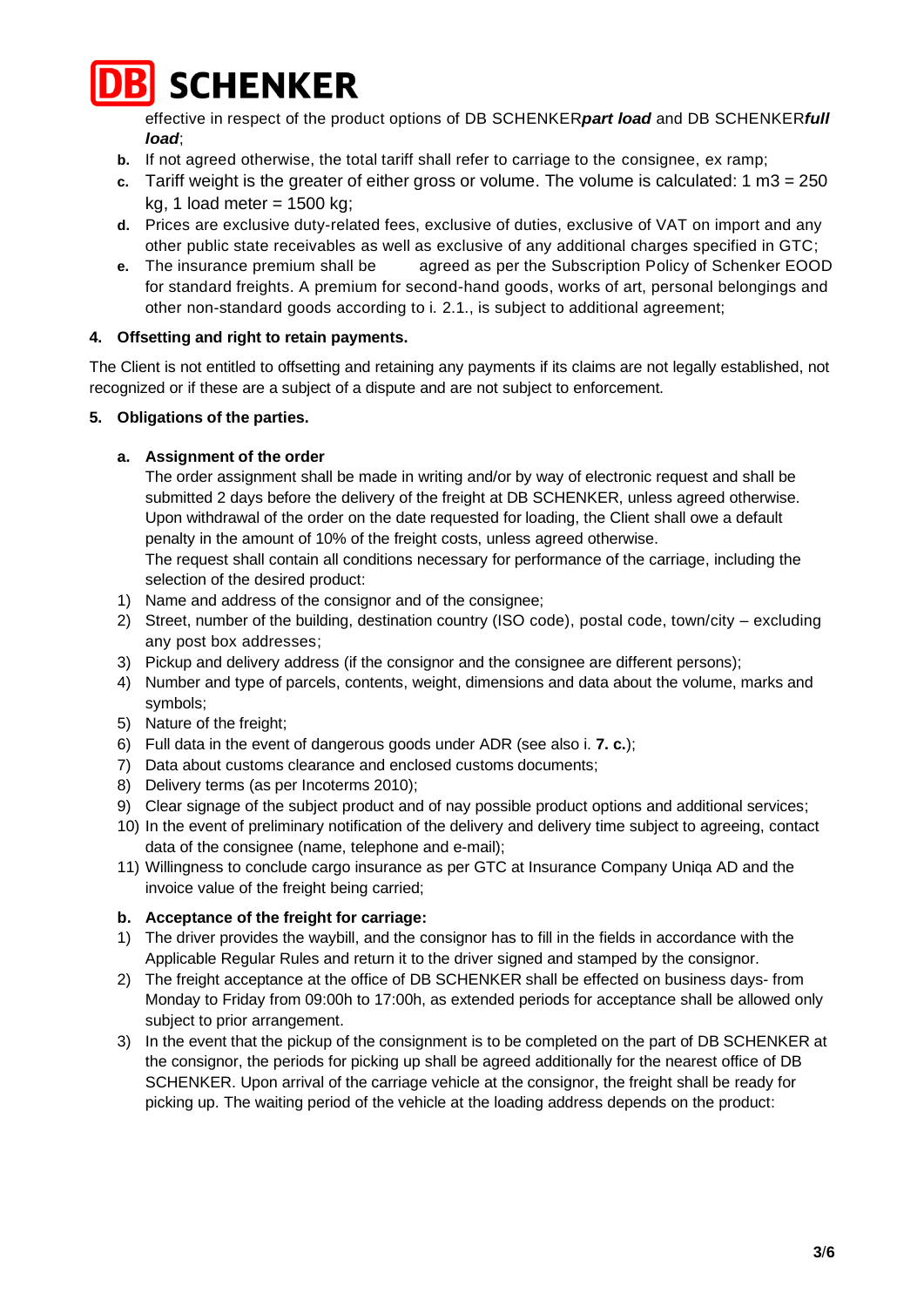

|  | <b>Product</b>        | Times free for loading/unloading  | Costs for stay* after fixed times<br>free for loading: |
|--|-----------------------|-----------------------------------|--------------------------------------------------------|
|  | DB SCHENKER part load | International transport - 4 hours | 20 EUR/h, but not exceeding EUR<br>$150$ /day          |
|  |                       | National transport - 2 hours      | BGN 20/h,<br>but not exceeding BGN150/day              |
|  | DB SCHENKER full load | International transport - 4 hours | EUR 20/hour,<br>but not exceeding EUR 150 /day         |
|  |                       | National transport - 2 hours      | BGN 20/hour,<br>but not exceeding BGN 150/day          |

\*The calculation of the stay time shall start as of the arrival of the truck at the loading address within the working hours of the Consignor or Consignee.

The extended periods for delivery of the freight shall be arrangement in advance. If no such arrangement is present, it shall be taken into account that a stay exceeding 30 minutes shall be subject to penalty.

4) Loading and securing shall be the responsibility of the consignor or any persons acting on its behalf and in its name.

## **c. Delivery: supply to the consignee**

Freight shall be delivered to the consignee on business days (from Monday to Friday), without prior notice for the delivery in the usual working hours between 07:00h and 19:00h.

#### **d. Delivery terms under the contact of carriage**

The Client shall be responsible for all additional expenses arising due to non-compliance with the agreed conditions of delivery/delivery terms.

#### **6. Time limits for performance:**

- **a.** On public holidays, which are not the same for the countries, the public holiday regulation of the offices of DB SCHENKER involved in the carriage shall apply and the time limits specified in the transport plant of DB SCHENKER shall be extended with the period of such public holidays;
- **b.** Regarding any goods that are subject to customs clearance, the special conditions for performance shall apply in respect of the delivery time limits and these shall be arranged in advance with the contact person of DB SCHENKER (for details see i. **7**).

#### **7. Goods subject to customs clearance /duty levying:**

- **a.** The documents required for duty levying shall be submitted electronically at the latest at delivery of the request to the respective forwarding office of DB SCHENKER and shall be submitted in original at the latest upon delivery of the goods for export or upon arrival of the goods upon import. For instance, these are documents subject to customs clearance concerning the value, origin of the goods or transport documents taking into account the existing bilateral treaties between the countries;
- **b.** If the delivery of a consignment as per the transport plan of DB SCHENKER may not be accomplished due to:
- 1) Customs clearance activities by DB Schenker or other customs agent specified by the Client,
- 2) Activities of the customs authorities related to check, clearance and inspection,

then the delivery shall be accomplished after the final customs clearance within the next possible departure as per the agreed transit time.

#### **c. Carriage of dangerous goods**:

It encompasses the carriage of dangerous goods subject to special criteria under the instructions of ADR and RID (International Carriage of Dangerous Goods by Rail). In the course of performance the effect of any possible local or country-specific restrictions shall be complied with.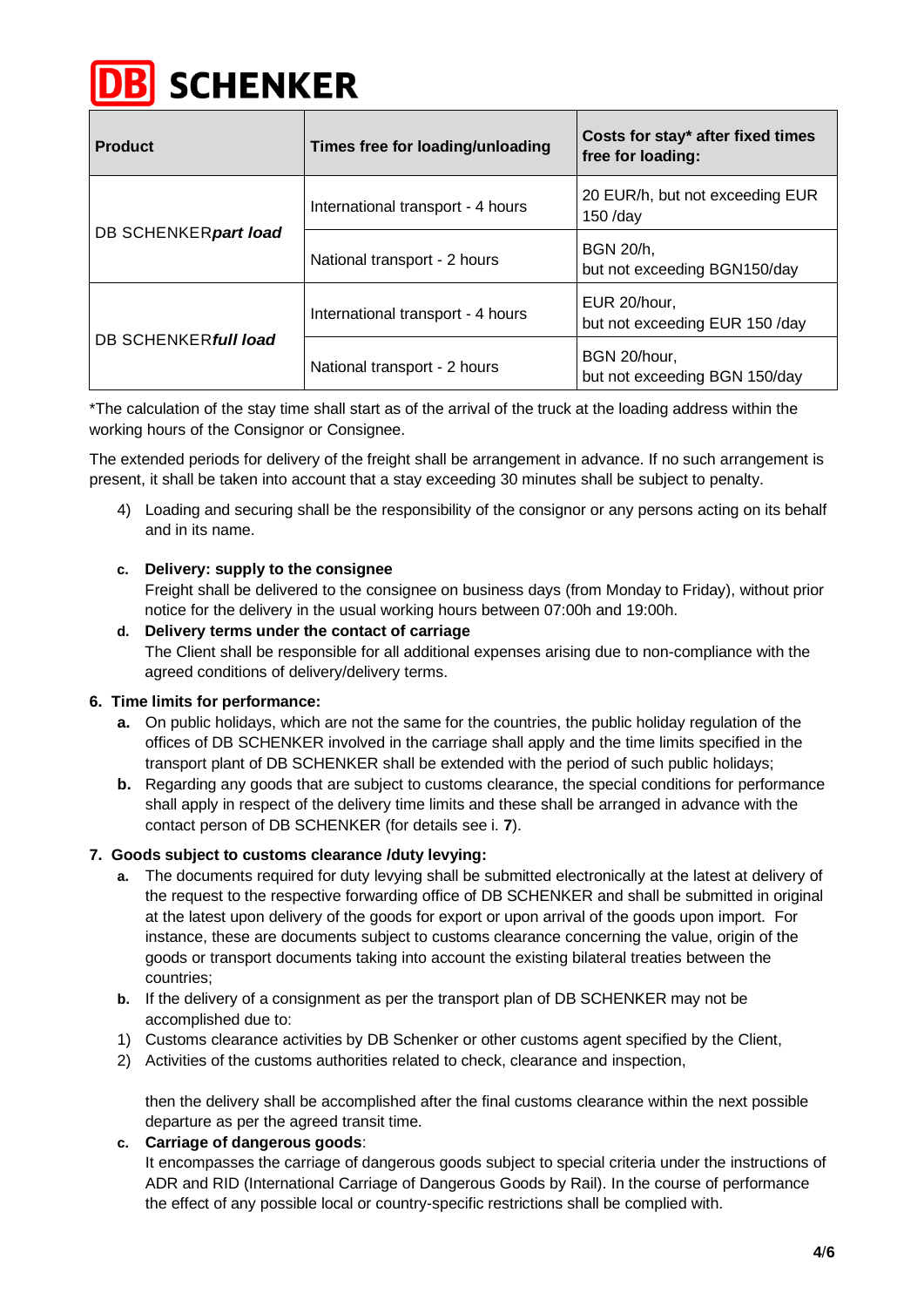

## **8. Additional services, obstacles for picking up and delivery and extraordinary expenses.**

Any additional services apart from the carriage, any extraordinary expenses as well as any costs arising out of obstacles to pick up or deliver the goods shall be paid separately.

## **a. Stay**

If the consignee is not ready for acceptance within the usual working hours until the latest time agreed for delivery (such prerequisites being described in i.**5. С.**), an additional amount shall be charged for the necessary stay / i.5b, 3)/.

# **b. Transport on public holidays**  In order to keep the compliance with our regular time limits on public holidays or peak periods as well, we reserve the right to add a surcharge to the transport price.

#### **c. Delivery or picking up of goods from fairs**  Charges shall be notified on demand at your servicing office of DB SCHENKER. **d. Obtaining and sending of original documents**

The obtaining and sending of original documents other than CMR (e.g., commercial invoice or supply delivery receipt with acknowledgment of acceptance), shall be additionally requested these are not covered by the standard order. The service is subject to additional agreement prior to assigning the order with the office of DB SCHENKER, accepting the order. In all cases, it may be performed after verifying the performance options, while charging an additional fee.

## **e. Replacement of the means of storage and carriage**

DB SCHENKER does not assume any obligation for replacement of the means of storage and carriage. Any replacement shall be possibly agreed separately with the subsidiary of DB SCHENKER performing the order, prior to the order assignment and is subject to charging additional fee for replacement. The parties with which a replacement of pallets may be effected shall be determined by the subsidiary of DB SCHENKER performing the order and this is possible exclusively for standard Euro-pallets or Euro netted box-pallets.

## **9. Additional fees:**

- **a. Manual Booking Fee** in the event that the request by the Client is not submitted via the online platform eSchenker, a fee of BGN 3 exclusive of VAT shall be charged for each order;
- **b. Dox Return** /return of documents other than the transport one/ in the event that the Client demands return of any documents, fee of BGN 3 exclusive of VAT shall be charged per document.

**10. Amendments to these GTC** shall be admissible only if agreed in writing between the parties. In the event of any conflict between these GTC and any special terms and conditions specified in a contract, quotation and/or request, the special terms and conditions shall apply.

## **11. Liability.**

The liability of Schenker EOOD is limited and is set by the General Forwarding Terms and Conditions of NSBS.

## **12. Claims.**

- **a.** Upon lodging of a claim to Schenker EOOD, the entitled person shall submit all the necessary documents, including any photographs proving the claims in terms of reason and amount. Schenker EOOD shall review the submitted documents while reserving the right to require additional documents;
- **b.** Schenker EOOD shall process the claim in accordance with the applicable law and the effective insurance policies, for the purpose of pronouncing on the amount of the indemnification being due and on the reason for the payment thereof based on the submitted documents and after establishment of all circumstances related to the event that has occurred.
- **c.** The indemnification shall be payable only when the Client has paid all amount being due to Schenker EOOD without any delay, discount or offsetting.
- **d.** With the payment of the indemnification under **i. 12 c.**, the parties shall deem their relations as per the claim under **i. 12. a**. as *finally* set and *settled* and shall not have any further claims between